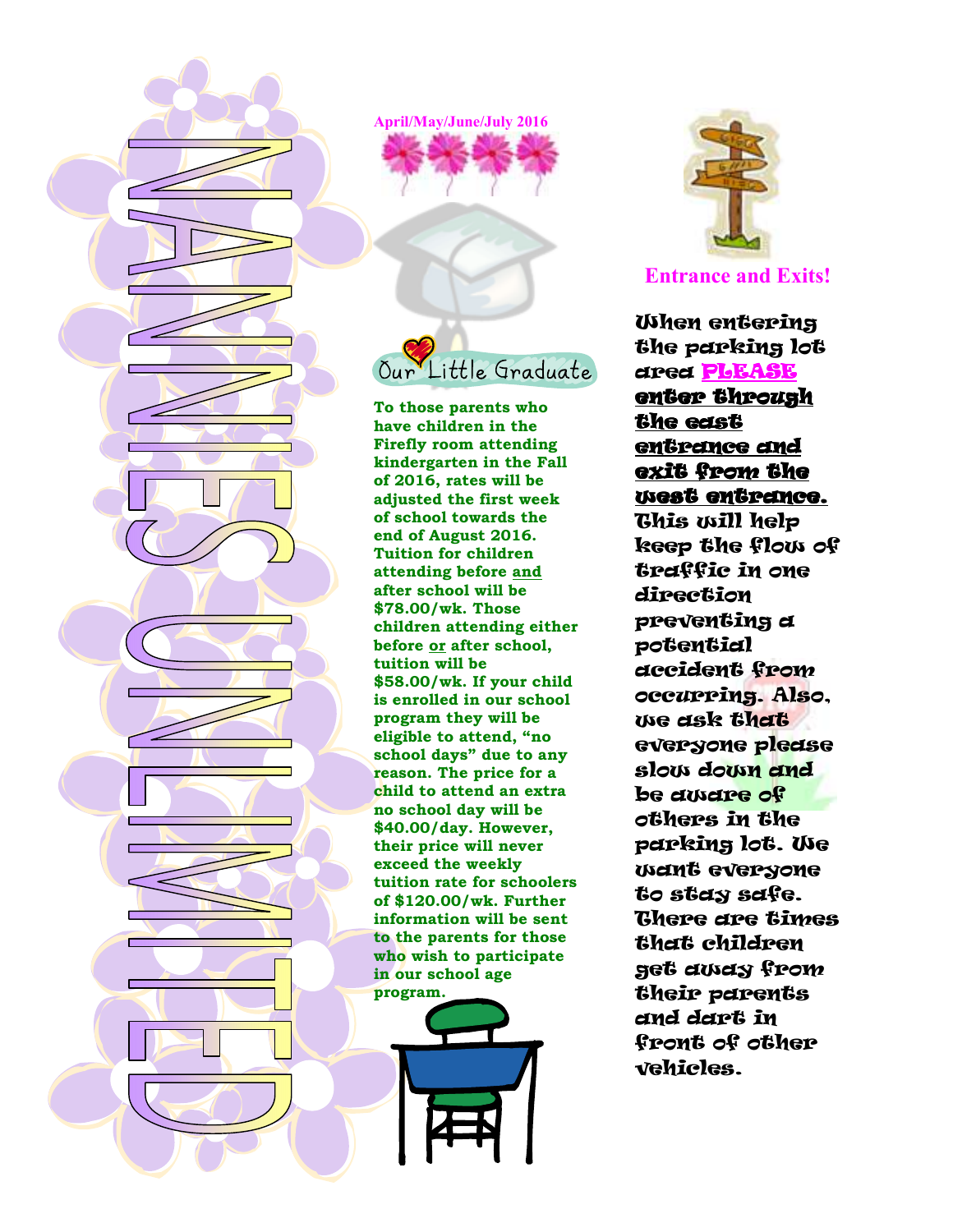

The Nannies Unlimited Child Center & Preschool's policy and procedure during a tornado warning: Children located in the Nursery, Toddler room, Two-Year-Old room, preschool and schooler's room will go to the three year old room in the lower level of the south building. The children will crouch down on the floor, placing their heads between their knees while covering their heads with their hands. The Nannies have monthly tornado drills to familiarize the childrenwith these procedures. The Center also has weather radios that receive their information from the National Weather Service. The weather radios automatically alert the staff when a watch or warning is issued.

The Nannies Unlimited Child Center & Preschool Inc. realizes that your child's safety is of your up most concern. However, the Center requests that parents refrain from  $\sum$  calling the Center during a tornado warning. This will enable the staff to

focus on the children's safety and security without distractions. If there is a concern you need to be notified of, the staff will contact you immediately.



**Policy and Procedure Reminders**!

~ Children must be **signed in and out** by their parents and escorted to their assigned room when arriving and leaving the Center. Please do not allow your child to write on the communication sheets or the sign in record.

 $\sim$  Children who will not be **attending** the Center for any reason on a given day please notify the office prior to 8:00 am. This allows us to adjust our staffing and meals accordingly.

~ **Diapers** are due the first Monday of every month along with a container of baby wipes.

~ **Weekly tuitions** continue to be due on Monday for the week your child is attending. There is a late fee assessed after Monday at 5:30 pm. Please include a **\$5.00/day late fee** on Tuesday if you did not remit payment on Monday.

 $\sim$  We encourage our families to make any type of **appointments** for your children either early in the morning prior to coming to the Center or late in the afternoon because once your child leaves the Center for the day for any reason they are considered gone and will not return

If you have recently had a **change** in your work or home telephone numbers/ address, job, or cell phone numbers please notify the office in writing of those changes so we can maintain current information in our files. Z

 $\sim$  Please remove all unnecessary items from your child's **cubby** daily, they get really filled up!



**Accident Prevention!**

**Parents & Families we would really appreciate it if you would remind your children to walk when at**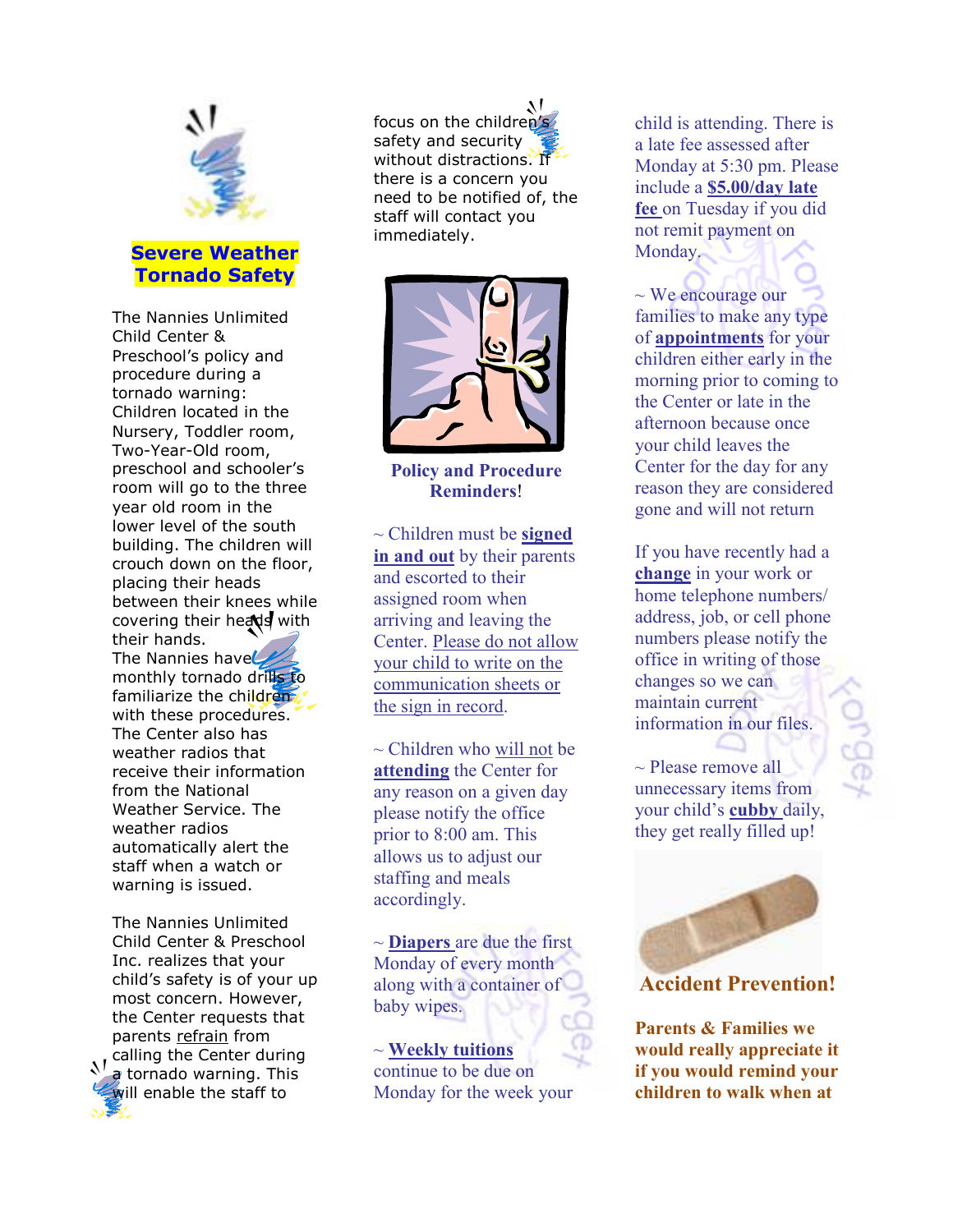**the Center. This includes not only inside the Center but outdoors in the parking lot. The teachers are constantly reminding the children to Walk! Walk! Walk! Otherwise children and others are going to get hurt. Thank You!** 



SUMME Summer is rapidly

approaching and will be here before you know it! The Nannies are planning a fun and exciting summer in the sun! We would like to ask our parents to help us out with these summer plans. We have many field trips scheduled along with different arts and crafts planned. It would be very helpful if you read all correspondence that we have posted either on your child's cubby/door or at the main entrance. We do not want any child to miss out on the fun. However, due to staffing needs and the need to make certain reservations in advance, it is imperative that you read all instructions, follow those guidelines and sign your child up as soon as possible. For children ages three years of age and older, we will be using the Center's vans. Each van

has been equipped with the appropriate safety standards. If you have concerns about this and you would rather your child NOT attend the out of Center field trips, this is also your option. Parents of children under the age of three will NOT attend out of Center field trips.

## **Outdoor Play**

Outdoor play is an important part of our daily curriculum as weather permits. It is important for parents to provide the appropriate clothing and outerwear for the weather conditions (e.g. Jackets on cooler days etc…) Trees often shelter our playgrounds from the sun however we will apply sunscreen to the children when temperature/weather in the summer/spring warrant. During the winter months, the building provides some shelter from winds however; children will need hats, mittens and coats (at a minimum). The Nannies Unlimited Child Center and Preschool Inc. checks weather conditions routinely.

#### **Official Heat Index:**

The Nannies Unlimited Child Center and Preschool Inc. uses the following chart to determine outdoor play conditions. The center's administration frequently checks the heat index and plans accordingly. The teachers supervise the children's hydration and offer and encourage frequent fluid intake. **Heat Index below 90 Degrees:** No restrictions.

**Heat Index 90 Degree:** ½ hour intervals outdoors.

**Heat Index above 90 Degrees**: 15 minute intervals outdoors under the trees/shaded areas. The staff and children may stay out longer with water play and appropriate sun screen reapplied at frequent intervals. When air pollutants are such to that could severely affect both children and adults, no outdoor play is permitted. (Again this will be determined by administration). **General Policy:** 

**Teachers will plan at least 1 hour of outdoor play each day as weather permits**. Depriving children from outdoor playtime is detrimental to children's health especially in recent medical studies showing concerns about increased childhood obesity and excessive sedentary activities. Our policy states that if a child is well enough to be at the Center then they are well enough to go outdoors.



**Keeping Summer Safe: We want to have a fun and safe summer. Keep in mind when children are playing outdoors, there is a natural**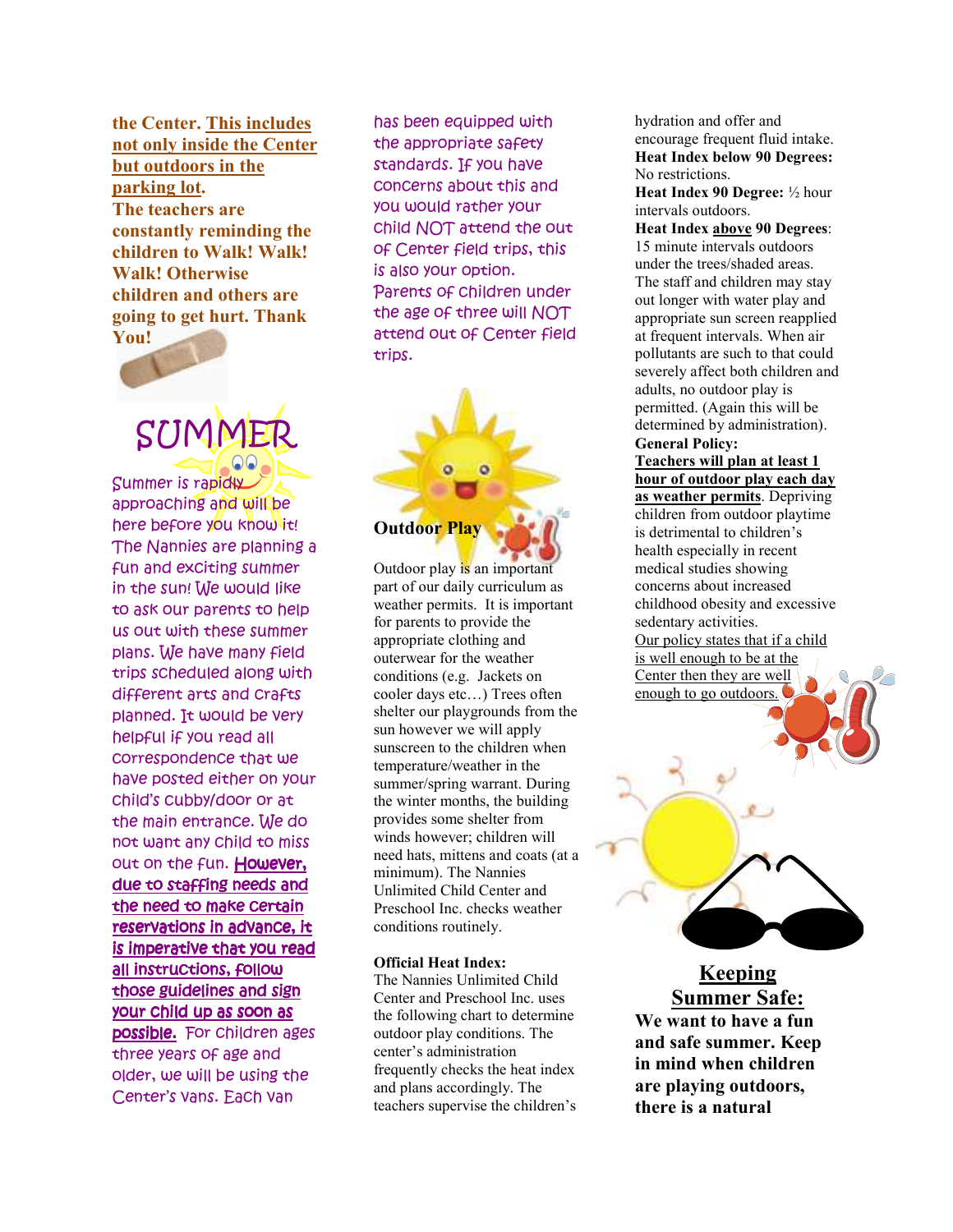**increase in injuries due to running and playing. We keep track of all accidents to ensure a quality control program. This helps us find potential problem areas that might be eliminated. If you should get an accident report in your child's cubby, please sign one copy and place it in the incident report cubby next to the coffee center in the front lobby, the other copy you may take home for your records. When the children are playing outdoors in the summer, they all get "lubed" up with sunscreen/sunblock. If you have not brought your child's sunblock for the 2016 summer we encourage you to do so as soon as possible. Please**  $\sim$ **give this to your child's teacher. Make sure you mark your child's name on the tube/bottle in large print so the teachers can be sure to use this on your child. Swimming season is also upon us, we ask that you bring your child's swimming suit with you**r **child's names marked clearly on them! It can be very frustrating for the staff when they cannot determine whose swimming suit belongs to** 

**whom. Remember, if you thought the swimming** 

**suit was cute or cool, so did someone else! You can only imagine over 100 swimming suits without names! This is also very frustrating for your child. Parents of children in** diapers, we ask **that you purchase a package of "swimming diapers". Please place your child's name on the package and he/she can use them during the season. If your child does not have the swimming diapers they cannot play in the water. This is for the health and safety of each child.** 





Just a reminder to those families who receive assistance from the government for their child's tuition to please

make sure your paperwork is updated and current with the Department of Human Services. We try and send out reminders; however**, it is ultimately your responsibility to ensure your child's tuition is being paid.** If your child's

government assistance does not pay for certain days/weeks you will be responsible for payment. If you have any questions regarding this please stop in and talk with Ms. Vickie.

# **CIGARETTE** BUTTS

Parents and family members, please refrain from throwing your cigarette butts outside in the parking lot. Children leaving/coming the Center pick those butts up and mimic what adults do with the cigarette. UGH!!! We appreciate all your cooperation with this! Thank you very much!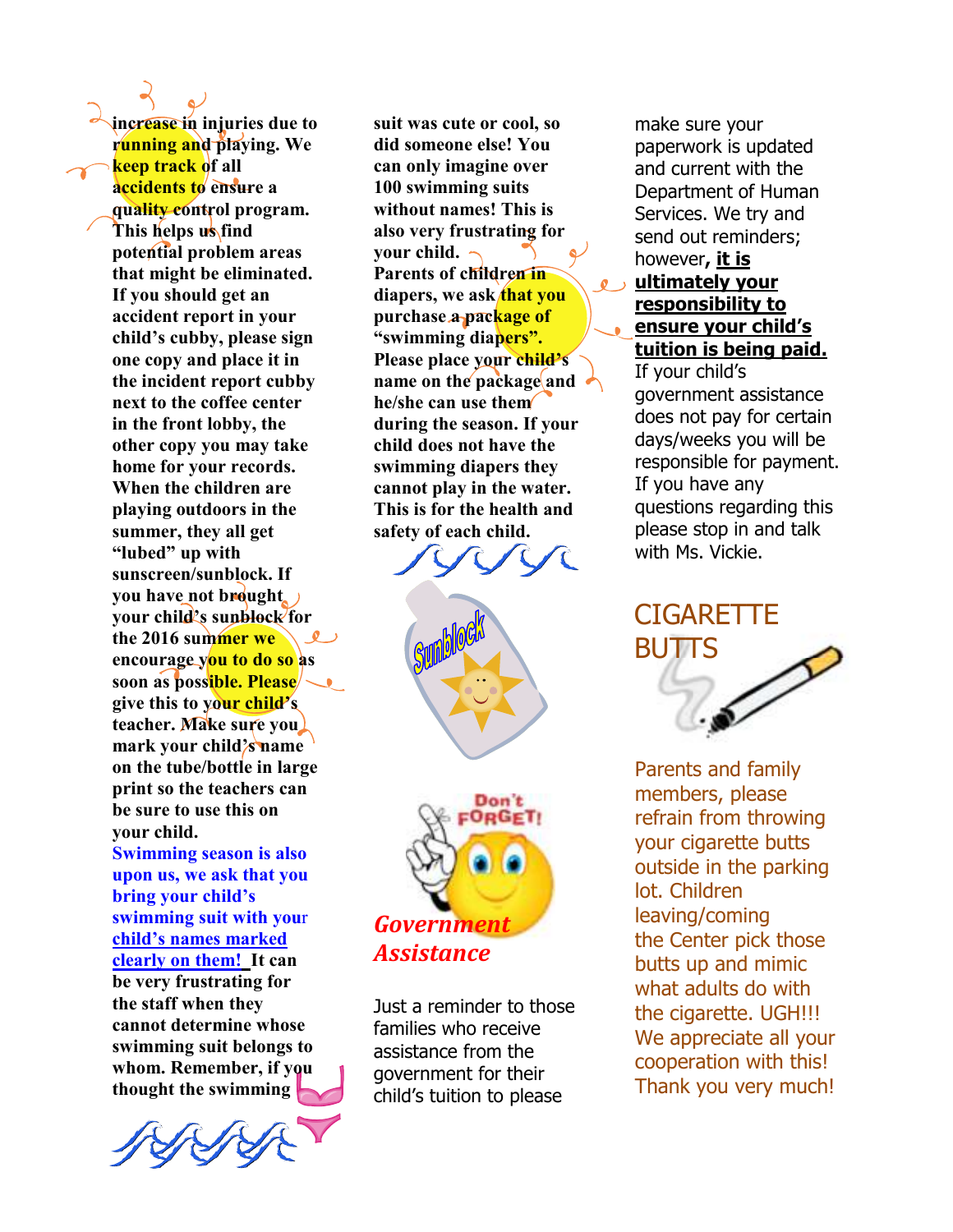

WOW, it's that time of year again! Those of you who have given Ms. Vickie your e-mail address have been sent your year end invoices. However, those of you who did not submit an email address will have your statement available in the front lobby. Those of you who just need our Employee Identification Number here it is! 39-1905508



If you have any type of paper in your office or home that needs recycled we would love to have it! The children really enjoy using this

for their creative time. Thank you to all of our families who take the time and energy to bring the paper to the Center. It really does help out a lot!



Diapers and Wipes

Just a reminder of our policy regarding your child's diaper and baby wipe supply. The first Monday of EVERY Month You will nEEd to bRing in a large container of diapers and a container of wipes. This has always worked out well to maintain a good supply here at the Center. If for some REASON YOUR CHILD RUNS low on these supplies, the staff will notify you immediately. If you have a question on whether or not you have brought your supply for the month check with your teacher, they keep documentation

monthly on those **SUPPLIES** 

# **SICK CHILDREN**

**WE KNOW THAT IT IS HARD WHEN YOUR CHILD IS SICK. However, to keep the co-mingling of "bugs" to a minimum we ask that you keep your child at home until they are fever free for 24 hours. If your child is going to stay home, PLEASE telephone the center and let us know they will not be attending. This helps not only with our lunch counts and staffing but we worry about the child and why they are not at the center.** 

**We ask that you notify the center using the telephone system and not the email system! We are not always online checking**